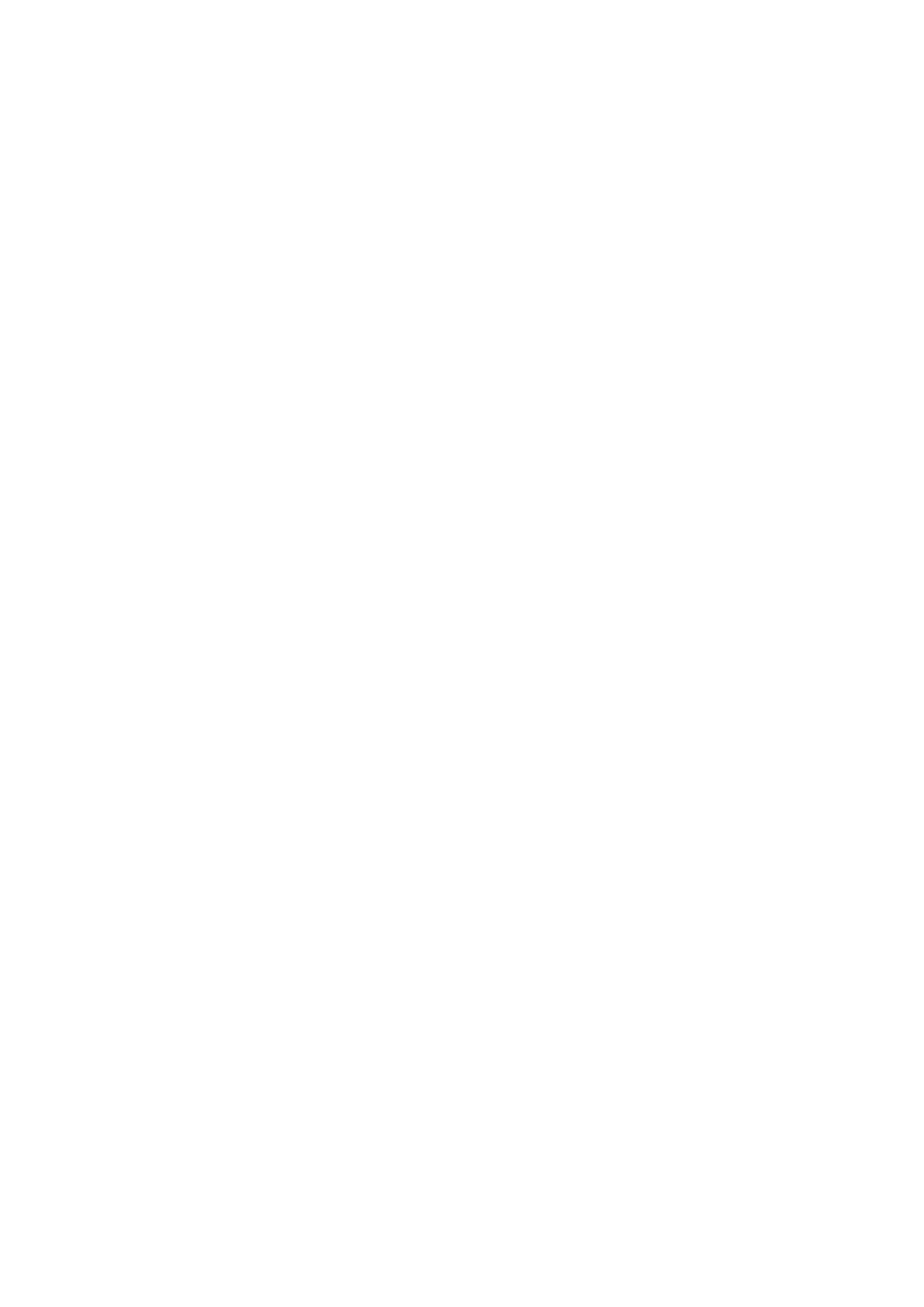# **Contents**

| <b>FACTUAL BACKGROUND</b>                                                                                                                                                                  | 1            |
|--------------------------------------------------------------------------------------------------------------------------------------------------------------------------------------------|--------------|
| QUESTIONS FOR DETERMINATION                                                                                                                                                                | 1            |
| <b>LAW APPLICABLE</b>                                                                                                                                                                      | 1            |
| DETERMINATION OF ISSUES                                                                                                                                                                    | 2            |
| 1. Whether the existing land tenure options under existing<br>Ugandan Law including but not limited to CCOs, CLAs and<br>Land Trusts offer or could be revised to offer security of tenure |              |
| for customary land tenure owners                                                                                                                                                           | $\mathbf{2}$ |
| Option A. The Certificate of Customary Ownership.                                                                                                                                          | 3            |
| <b>Option B. Communal Land Associations</b>                                                                                                                                                | 7            |
| Option C. Land Trust                                                                                                                                                                       | 9            |
| 2. What is the best option to register rights of customary land                                                                                                                            |              |
| owners?                                                                                                                                                                                    | 12           |
| <b>CONCLUSION</b>                                                                                                                                                                          | 14           |
| <b>REFERENCES</b>                                                                                                                                                                          | 15           |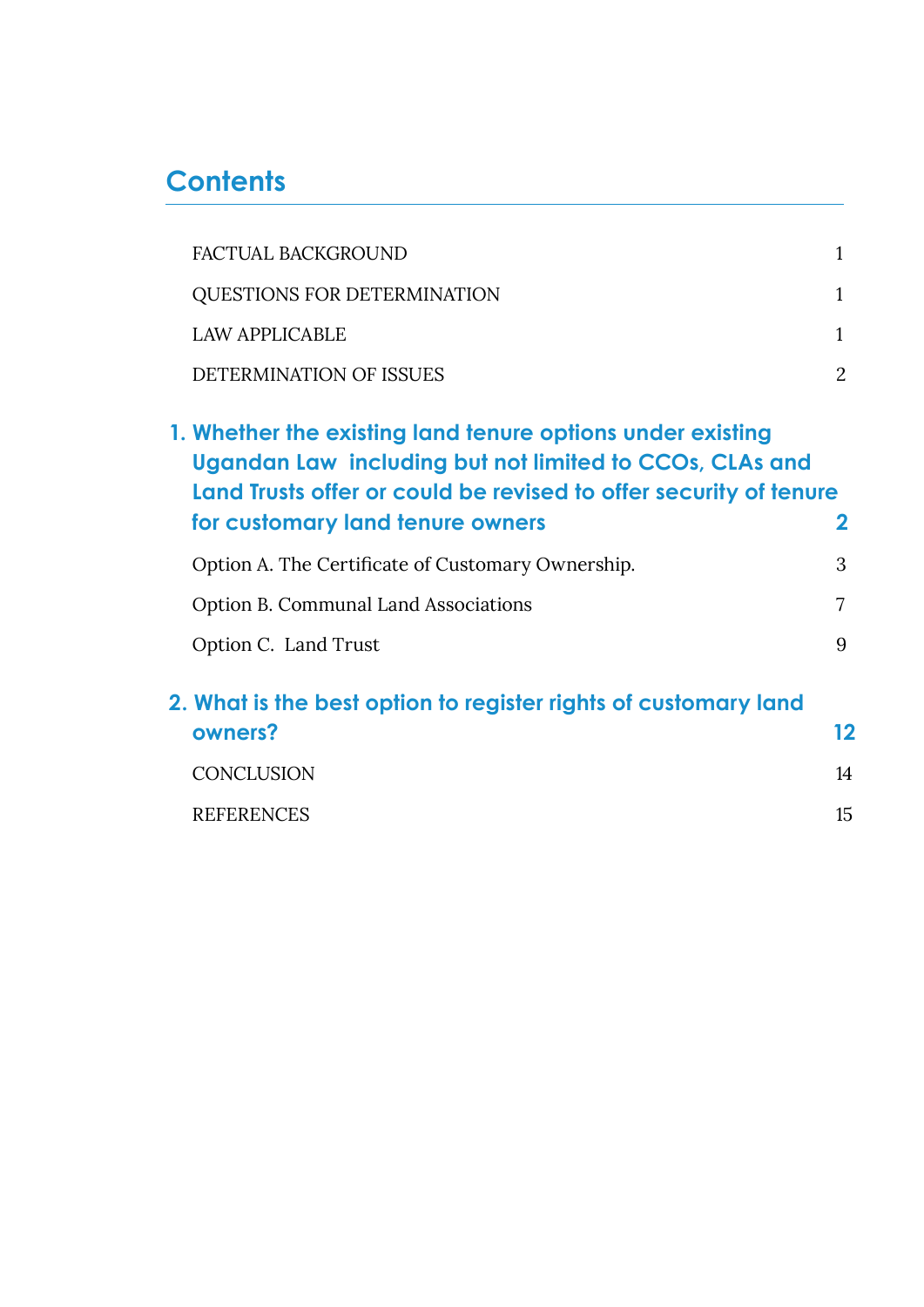## <span id="page-3-0"></span>FACTUAL BACKGROUND

The Joint Acholi Sub-Regional (JASLF) rolled out a project on piloting the protection of rights to customary land tenure in Acholi Land in 2015. This project is funded by Democratic Governance Facility, and it is implemented through Trócaire. The project is intended to among others; investigate existing and possible legal mechanisms to secure customary land rights in Acholi land.

Arcadia Advocates was contracted as the consultants on this project to look more specifically into the existing tenure options under Uganda's law and in particular explore alternatives such as certificates of customary ownership, communal land associations and land trusts on the protection of customary rights and how the same can be used to secure the customary land rights of Land owners in Acholi land.

This report therefore analyses the different tenure options under Uganda Law with the overall aim of advising on the most viable option that can effectively protect the rights of customary land owners.

### QUESTIONS FOR DETERMINATION

- **1. Whether the existing land tenure options under existing Ugandan Law including but not limited to CCOs, CLAs and Land Trusts offer or could be revised to offer security of tenure for customary land tenure owners in Acholi Land.**
- **2. What is the best option to register rights of customary land owners?**

### LAW APPLICABLE

- 1. The 1995 Constitution of Uganda
- 2. The Land Act, Cap 227
- 3. Registration of Titles Act, Cap 230
- 4. The Uganda National Land Policy, February, 2013

1

- 5. The Trustee Incorporation Act Cap 165
- 6. The Land Regulations, 2004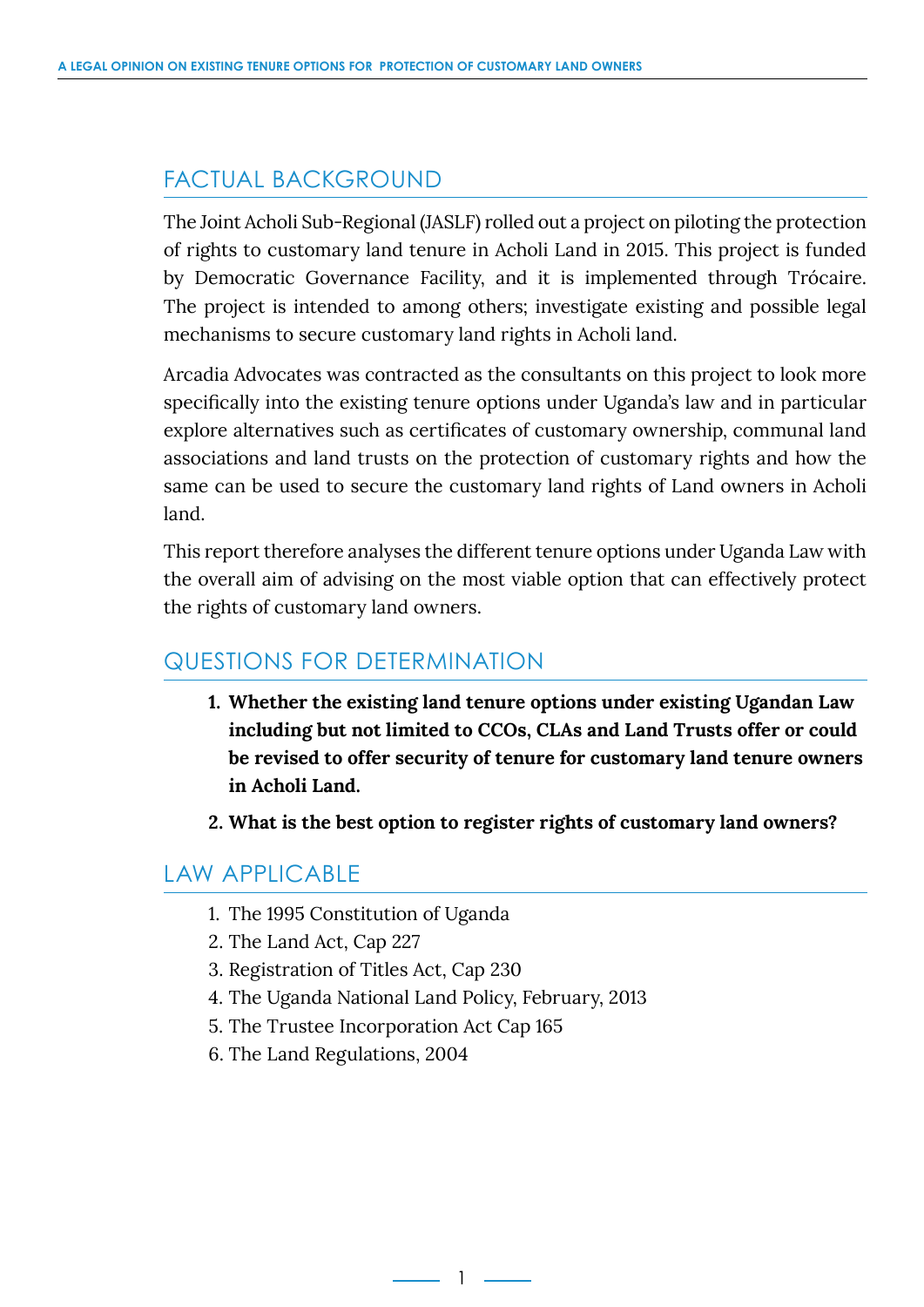

### DETERMINATION OF ISSUES

# **1. Whether the existing land tenure options under existing Ugandan Law including but not limited to CCOs, CLAs and Land Trusts offer or could be revised to offer security of tenure for customary land tenure owners in Acholi Land**

Customary land is owned by indigenous communities and administered in accordance with their customs and cultures. With the exception of land in Buganda and urban areas, most land in Uganda is owned under customary tenure. Until the enactment of the 1995 Constitution, customary tenure had not been soundly provided for under the laws of Uganda. In the previous legal regimes customary tenants were regarded as occupiers of land. As such, they were merely tenants at sufferance from the state who could evict them after a three month notice period with compensation for any developments on the land.<sup>1</sup> The Constitution of the Republic of Uganda, 1995 brought about fundamental changes in land holding arrangements in Uganda.

The Constitution vests all land in Uganda in the citizens of Uganda according to four land tenure systems: customary; freehold; mailo; and leasehold.<sup>2</sup> By vesting all land in the citizens of Uganda and recognising customary tenure rights to land, the Constitution is revolutionary in that it affirms the land rights of people who own land under the customary tenure.

In as much as the Constitution provides for the recognition of customary land tenure as one of the modes of land ownership, the subsequent enabling legal regime, in particular the Land Act as confirmed by the Research Report commissioned under the project to investigate and document how Acholi customary and communal land is controlled, managed and administered, did not capture the aspirations of the Constitution. Customary tenure according to the land policy continues to be; (i) Regarded and treated as inferior in practice, to other forms of registered property rights, denying it opportunity for greater and deeper transformation; (ii) Assessed as lesser regarding dispute resolution and mediation compared to the Statutory system; (iii) Assessed as lesser to other tenures that have titles for proof of ownership in courts of law in the administration of justice; (iv) Converted to freehold before it attains the totality of the bundle of rights inherent in all other registered tenures that are held in perpetuity; (v) Disparaged and sabotaged in preference for other forms of registered tenures, denying it the opportunity to progressively evolve.3

*1 The effect of the Land Reform Decree of 1975 declared all land in Uganda as public land. To this end, it declared all customary occupants of former public land, tenants at sufferance and were eligible to eviction at any time.*

2

*2 Article 237(3), 1995 Constitution of Uganda. 3 The Uganda National land Policy, February 2013 page 17*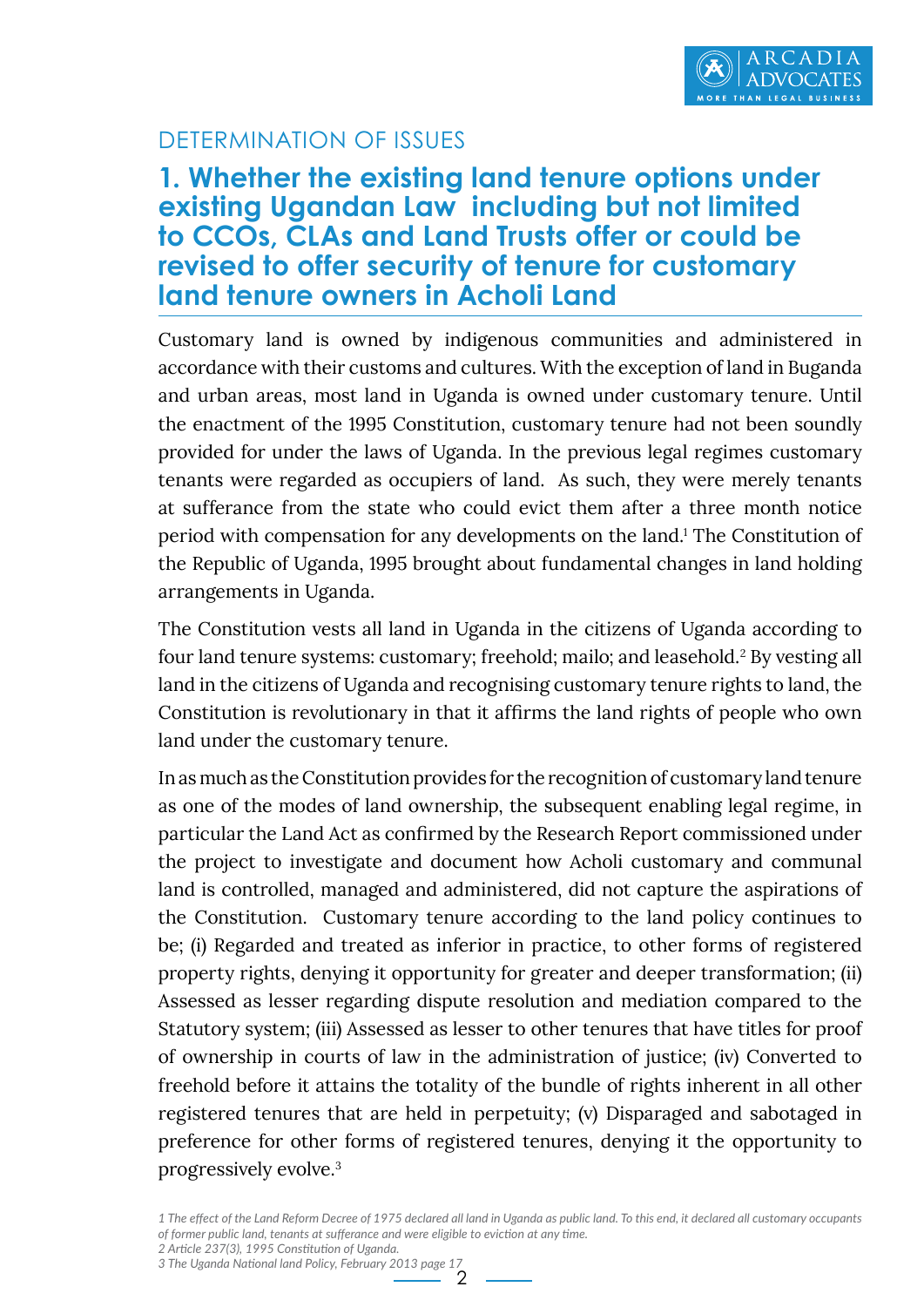<span id="page-5-0"></span>It is important to note that these perspectives reflect the mindset of the design of the current Land Act and the provisions related to Customary Tenure. The current Land Act calls for formalization of tenurial property with emphasis on titling and registration as the thrust to land reform.

We will now examine the existing options with the above in mind and in particular to identify the most viable option from the existing legal options that can best secure the interest of customary owners.

# **Option A. The Certificate of Customary Ownership**

Customary Land tenure is defined under the Land Act to mean a system of land tenure regulated by customary rules which are limited in their operation to a particular description or class of persons. The Constitution provides for customary certificates of ownership (CCO). It provides that Ugandan citizens owning land under customary tenure may acquire Certificates of Customary Ownership.<sup>4</sup> The Land Act 1998 understood this constitutional provision to mean that any person, family or community holding land under customary tenure on former public land may acquire a certificate of customary ownership in respect of that land.<sup>5</sup> Therefore any person, family or community holding land under customary tenure on former public land may acquire a certificate of customary ownership in respect of that land. Further still, certificates granted under customary ownership may be leased, mortgaged and pledged where the customs of the community allow.

An application for a certificate of customary ownership is made in the prescribed form provided for under **Regulation 36**. This application is made to the Area Land Committee where the land is situated. Upon receipt of the application; the Area Land Committee shall determine the boundaries; other interests existing on the land and shall settle any disputes on the land subject to the application or the land adjacent to it; If all the requirements are in existence then the Area Land Committee shall make a report and send it to the District Land Board stating all the findings about the land including the interests and the Board shall approve the issuance of a certificate by the recorder<sup>7</sup> or reject the report of the area committee with reasons.

Upon issuance of the certificate of customary ownership, it is conclusive evidence of customary rights over that particular piece of land and entitles the holder to use for any transaction including leasing, mortgaging, selling as provided for in **Section 8** of the Land Act.

*<sup>4</sup> Article 237(4] (a) of the Constitution of Uganda, 1995*

*<sup>5</sup> Section 4 of the Land Act, Cap 227*

*<sup>6</sup> Land Regulations, 2004*

*<sup>7</sup> Section 68 of the Land Act defines a recroder to be a sub county chief in rural areas, a town clerk in a gazetted urban area and an assistant town clerk in a division of a city*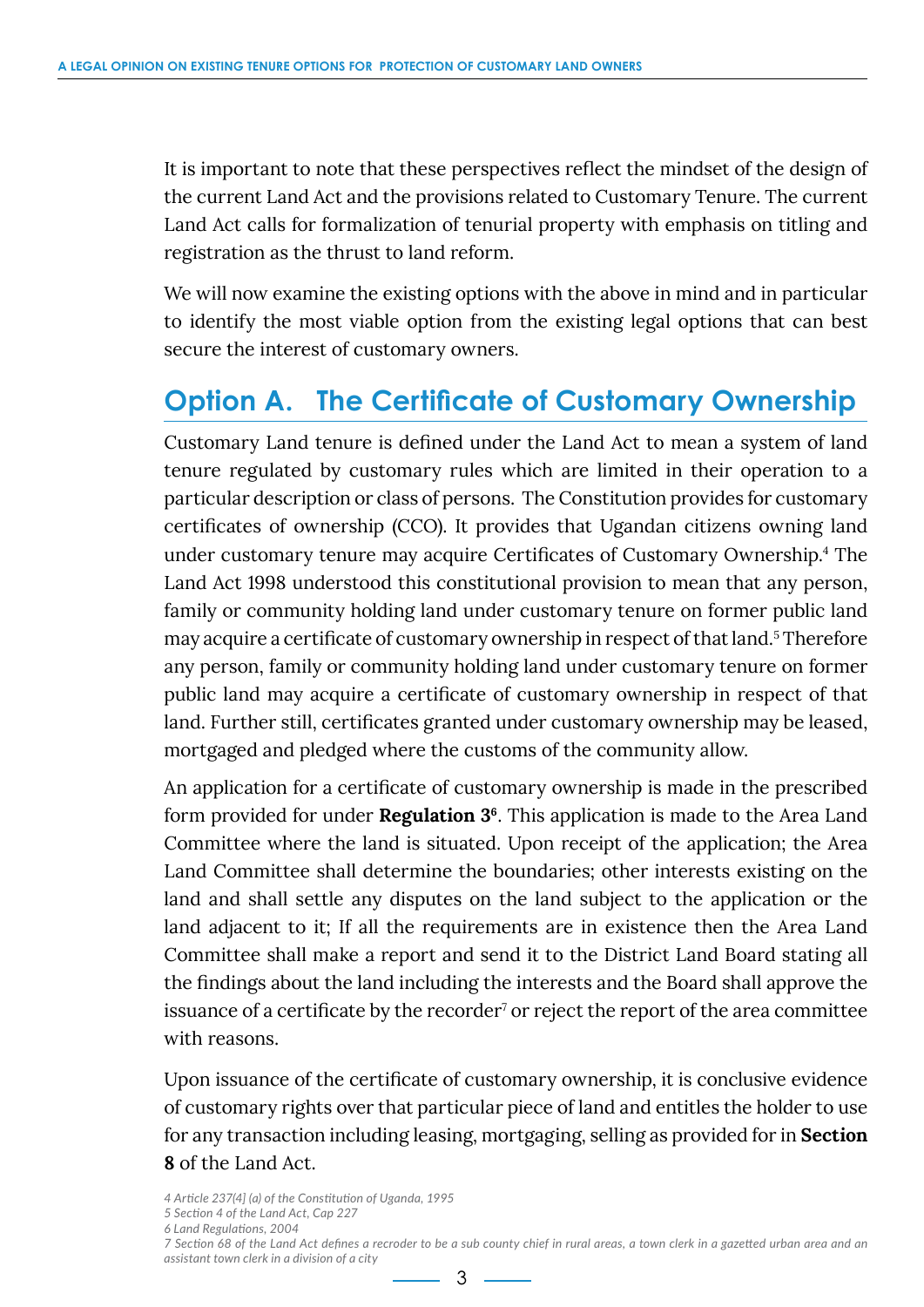In addition the Land Act provides that any person, family, community or association holding land under customary tenure on former public land may convert the customary tenure into freehold. Immediate title can be obtained under the regime in the same way as other tenure without having to go through the conversion process.

### Arguments for Certificates of Customary Ownership

- 1. Some of the benefits conferred by a CCO on the holder of the certificate include the right to undertake any dealings with the land in question for example leasing the land or part of it, mortgaging, selling, transferring the land, among others. This is done subject to the conditions, restrictions and limitation contained in the certificate.
- 2. A certificate is much cheaper, quicker and easier to obtain and to amend than a title, since it is administered at the sub-county by a recorder.
- 3. The CCO has a map attached to it, so it also proves where your land boundaries are. Mapping is a public process and it involves stakeholders including neighbours which is very important because it reduces the possibility of boundary conflicts.

### Arguments Against Certificates of Customary Ownership

- 1. Despite the elaborate process of CCOs provided in the Act the same have been resisted as there is a lot of work required to elaborate how they will work. For instance it is not clear how the Courts will consider and treat the certificates in particular whether a certificate will be equated to a title; how the rights of different people to use the land will be protected and how the inaccuracies in the boundaries will be handled; what procedures will be used for updating the certificates when there are land sales or upon inheritance when the certificate holder dies.
- 2. The Land Act failed to capture the intention of the Constitution. The constitution provides that all Uganda citizens owning land under customary may acquire Certificates of ownership, the Land Act however provides for Certificates of Customary Ownership. One might argue that this is not one in the same thing.

The discrepancy under the law on exactly what kind of Certificate should be issued to customary land owners is perhaps what has birthed the recommendation in the land policy for the creation of a registry to issue certificates of customary tenure.

4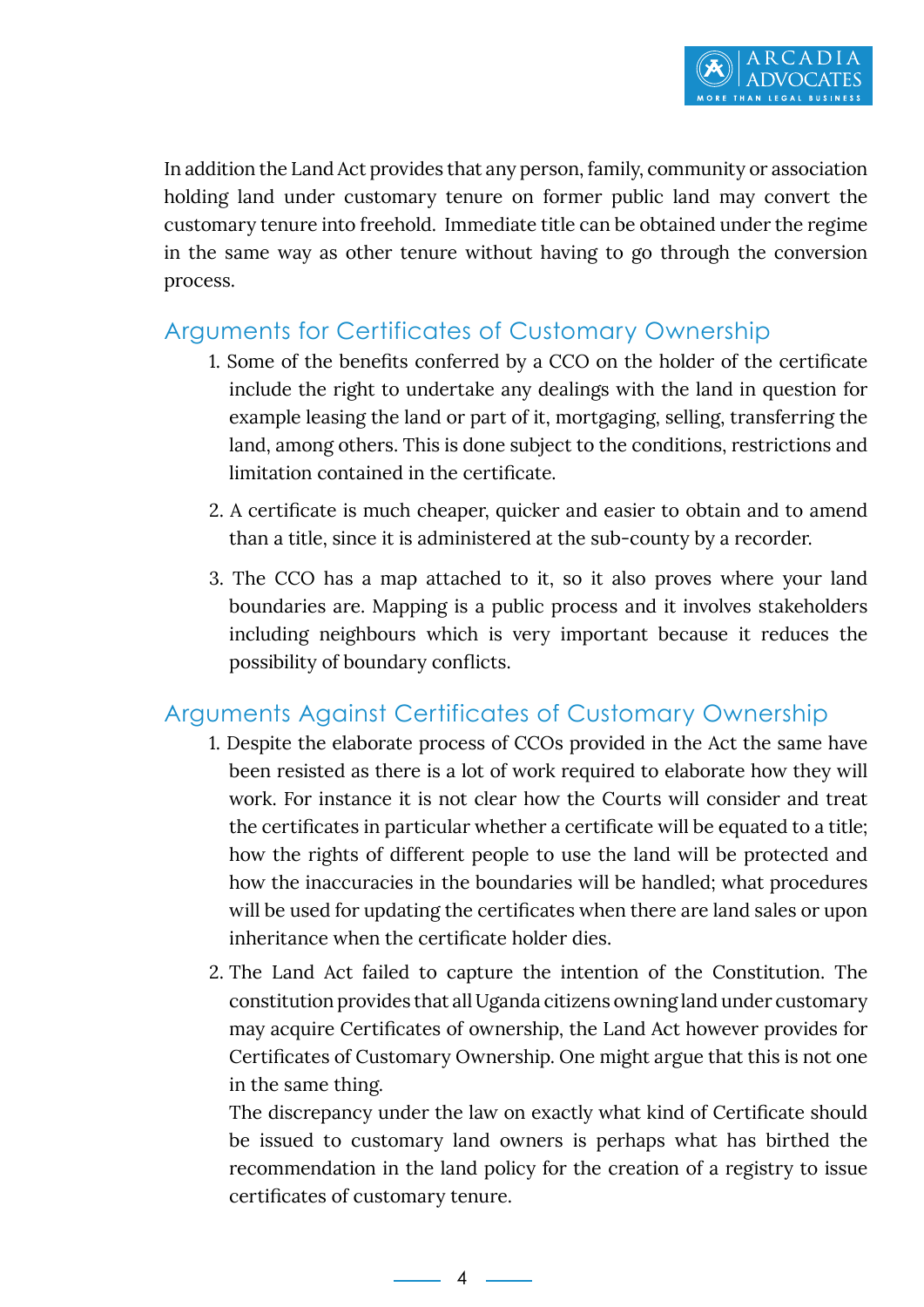- 3. The Land Act delimits the role of traditional institutions. The Act provides for Area Land Committees rather than customary institutions as the key driver of land matters. Under Section 5 (1) C, the Area land Committee is given the function of adjudicating upon and deciding **in accordance with and applying customary law, any question or matter concerning the land referred to it by any person with an interest in land which is the subject of an application or any land adjacent to it , including the question of whether the customary law applicable to the land the subject of the application recognizes individual rights to the occupation and use of land , and if so what conditions and limitations.** In addition, S 5 (2) d provides that; **the Committee shall in the exercise of any of its powers under** *this section which involve a hearing, comply with the rules of natural justice and , subject to that duty, may refer any matters to any customary institution habitually accepted within the area as an institution with functions over land for its advice and where relevant , use with or without adaptations and additions, customary procedures relating to the settlement of disputes over land recognized and in general use within the community where the land is situated. Making Area Land Committees independent and with authority over the traditional institutions on matters of customary land was always going problematic.*
- 4. In as much as **Section 27 of the Land Act** states that decisions in regard to customary land that have the effect of depriving women, children and the disabled of land are null, the reality is that there are no mechanisms under the CCO system to protect these groups.
- 5. Additionally the implementation of CCOs has been done in a manner that suggests that Government is not serious about this option. There is lack of clarity in the guidelines and procedures for application in terms of Administrative/Procedural issues, in the areas of but not limited to: how to capture the aspect of 'managing' land in trust for family members, how to register polygamous families and future heirs, how to record changes in the marital status, how to capture movements and migration of family members of the applicants, up to how many CCOs can be applied for per family /unit. There are no systemic demarcation guidelines and standardized sketch maps and as well no recording of these rights on existing maps. There is no assistance to documentation of boundaries and land transactions. There are no guidelines on how to settle boundary disputes and conflicting claims.

 $-5$   $-$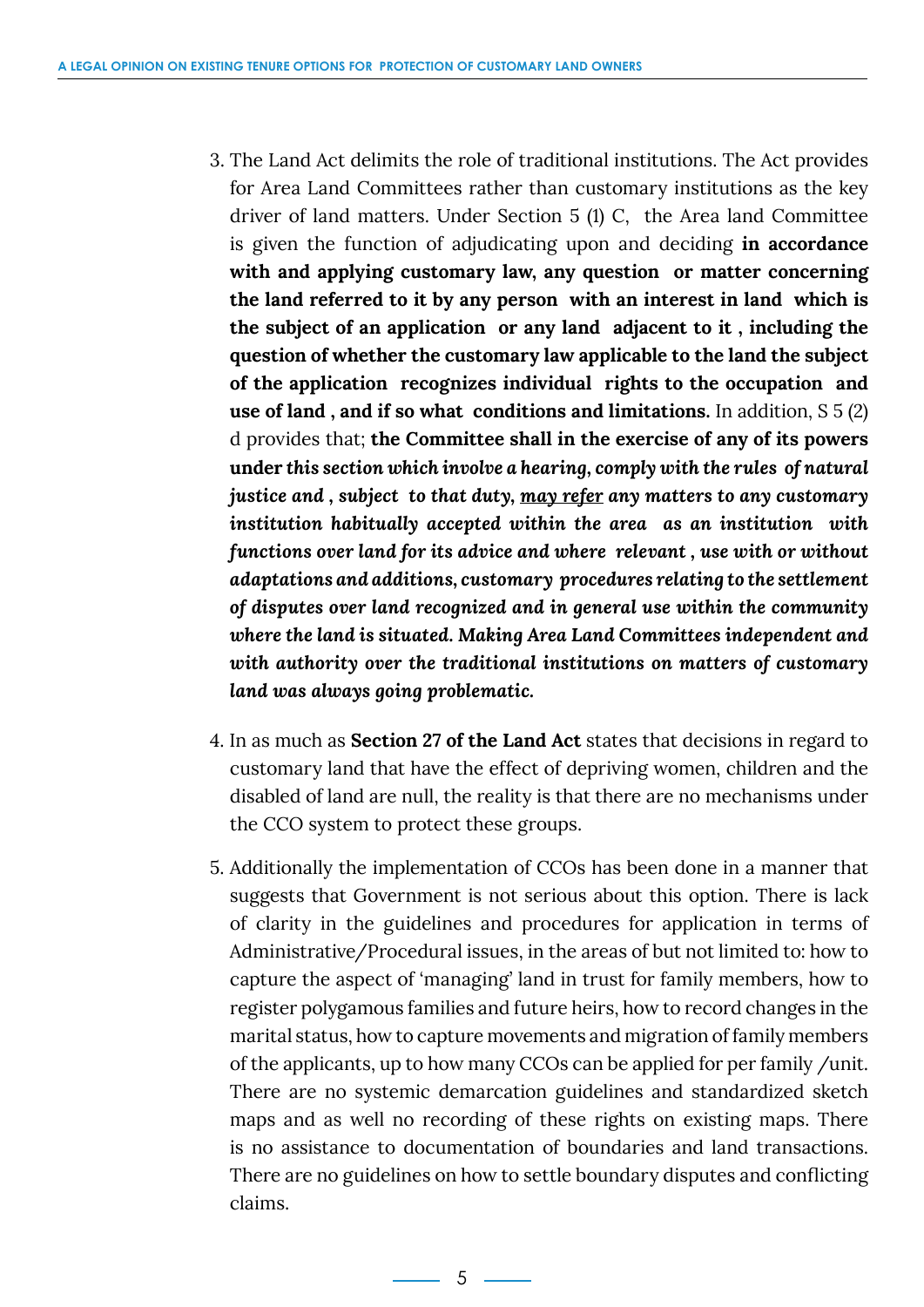- 6. The procedures for the issuance of certificates of customary ownership are complicated and involve, according to law, a local level Land Committee, a District Land Board and, finally, a recorder, who is to issue the certificate.<sup>8</sup> Still, the certificates are not accepted as collateral by financial institutions.<sup>9</sup> The introduction of new formal land committees and boards create a parallel structure, which will compete with the existing customary land institutions and this to a large extent has led to the resistance to CCOs. 10
- 7. Additionally this is not helped by the fact that MLHUD is under resourced and underfunded. Area Land Committees (ALCs) are not set up in all Districts and sub-county chiefs are not working as recorders. Nationwide, NGOs such as Norwegian Refugee Council and ZOA are the drivers of CCOs as opposed to Government.

The problems in the design of the Land Act partly led to the policy shift in the land policy which aimed at addressing some of these issues. **The Uganda Land Policy provides for ways that CCOs can be revised to provide security of tenure for customary land tenure owners. It provides that government should;** <sup>11</sup> a) Design and implement a land registry system to support the registration of land rights under customary tenure. b) Issue certificates of title of customary ownership based on a customary land registry that confers rights equivalent to freehold. c) Promote systematic demarcation as a measure to reduce the cost of registering rights under customary tenure. d) Modify the rules of transmission of land rights under customary land tenure to guarantee gender equality and equity. e) Provide for registration of customary land held under trusteeship by traditional institutions or cultural leaders on behalf of communities in the names of the trustees.

#### **We opine that CCOs in their current state remain a weak mechanism for the protection of the land rights of customary land owners unless and until they are streamlined in the manner proposed by the land policy.**

*9 Bashaasha, B. (2011). A review of Land Tenure and Land Use planning in the Kagera (Transboundary Agro – ecosystem Management Project) districts in Uganda, Study commissioned by FAO (Food and Agriculture Organisation of the United Nations). September 2011. 10 Rugadya, M.A 2009. Escalating Land Conflicts in Uganda. A review of Evidence from Recent Studies and Surveys. The International Republican Institute, The Uganda Round Table Foundation*

*11 The Uganda National Land Policy - February 2013*

*<sup>8</sup> Olanya, D.R (2011), Colonial Legacy, Access, Political Economy of Land, and Legal Pluralism in Uganda 1900 – 2010.' Paper presented at ECAS 4 Conference June 2011, Uppsala, Sweden.*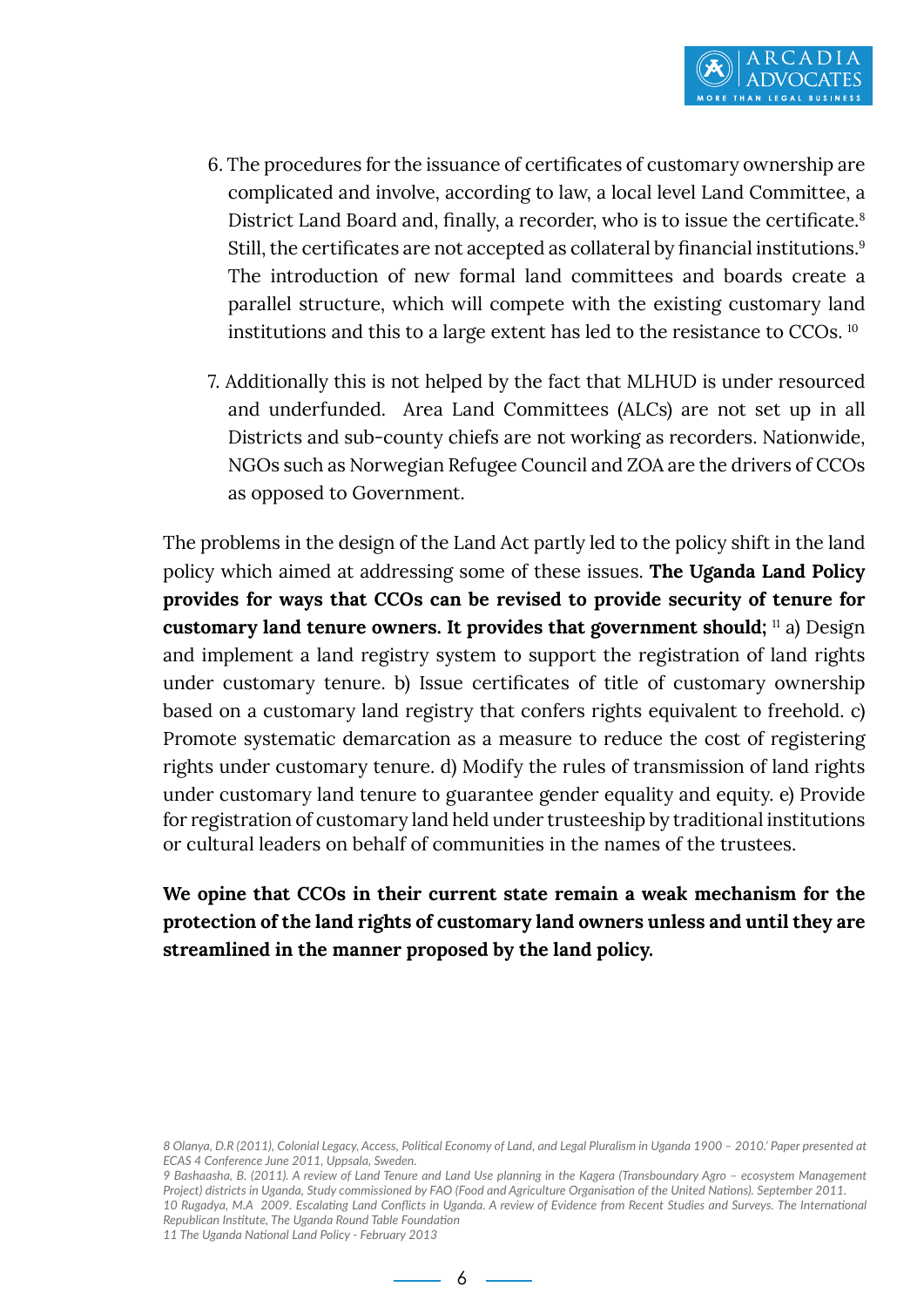# <span id="page-9-0"></span>**Option B. Communal Land Associations**

The Land Act enables holders of customary tenure, who wish to use land as a group, to establish common land associations to manage and protect their interests in the communal land.

The Land Act of 1998 allows communities to form Communal Land Associations (CLAs) to own and manage land as a community. **Section 15 of the Land Act** establishes communal land associations. A communal land association may be formed by any group of persons in accordance with the Land Act for any purpose connected with communal ownership and management of land, whether under customary law or otherwise. Within each district, the district registrar of titles performs such functions relating to communal land associations as are conferred on that officer by the Land Act or as may be prescribed.

The district registrar of titles shall, on receipt of an application convene a meeting of the group of persons which determines whether to incorporate themselves into an association whereby not less than 60% of the group determine so to incorporate themselves, elect not more than nine nor less than three persons of whom not less than one third shall be women to be the officers of the association. The district registrar of titles or an authorized officer presides at the meeting convened.

The district registrar of titles keeps a public register of associations in the prescribed form and exercises a broad and general supervision over the administration of the associations within his or her district in order to ensure that they comply with their constitutions and manage the communal land under their control with due regard to the interests of the members of the association and without limiting the generality of that function.

He or she may at any time that he or she considers it necessary for the proper performance of his or her functions or that it is in the public interest so to do, give direction to any officer of the association as to the proper performance of his or her duties and that officer shall be under a duty to comply with any such order.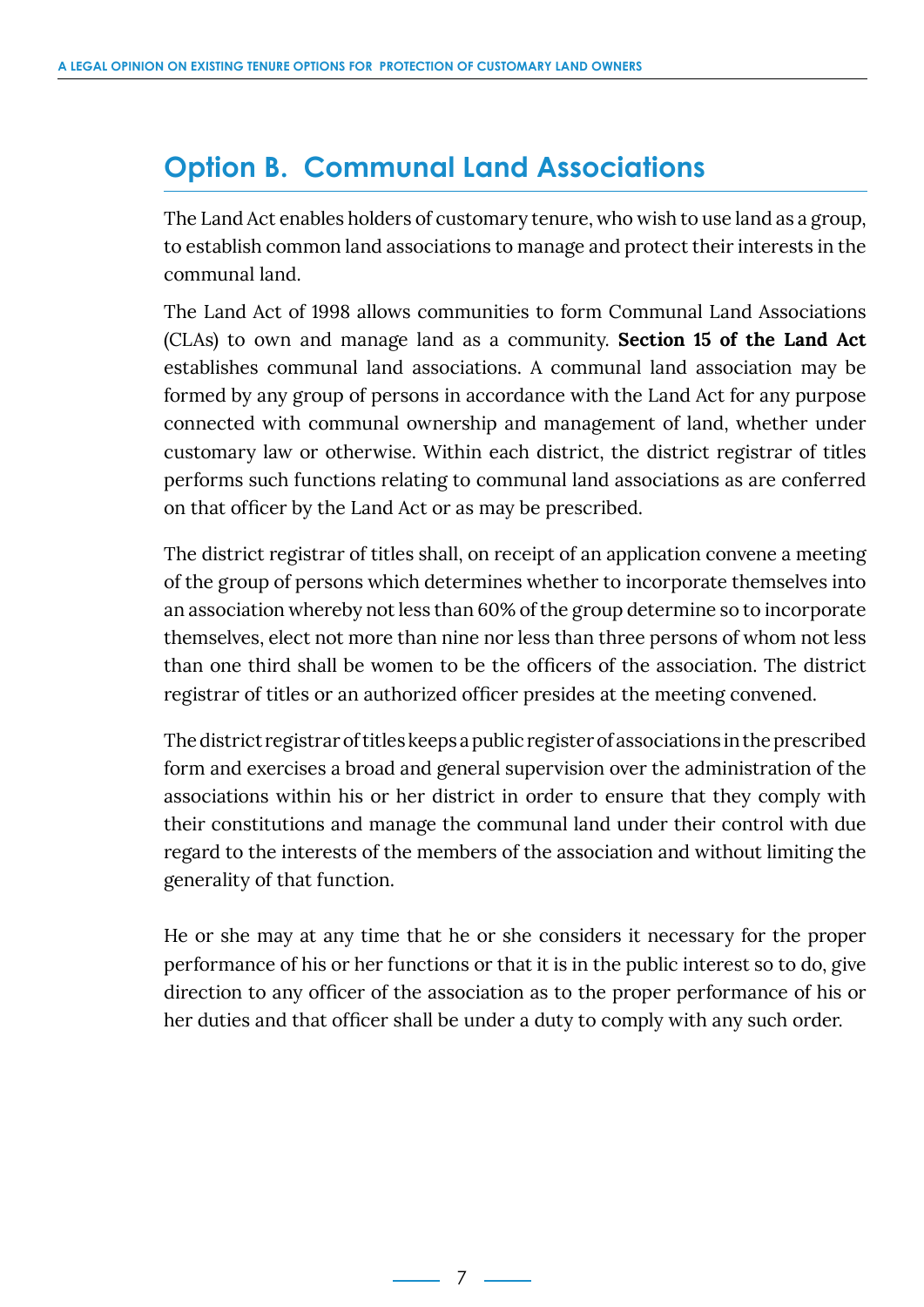

### Arguments for Communal Land Associations

- 1. CLAs are democratic institutions through which communal land users can participate in land governance and engage with other stake holders which brings about inclusive decision making.
- 2. CLAs through providing a framework for a common land management scheme exercise jurisdiction over communal land and resources on behalf of the land users and this ensures optimal utilization of communal land.
- 3. In terms of Administrative/procedural issues, The MLHUD has since implemented measures to ensure clarity of some procedures in the processing of applications such as: developing new guidelines, manuals and formats i.e application forms, marking of boundaries, issues for public hearing, verification of the names of the applicants.
- 4. It provides for flexibility in membership- it could be a clan, tribe, or individuals near a particular resource like a forest or a park.
- 5. Systematic demarcation approach to the CLAs is cheaper and can give the community bargaining power if boundaries are known.

#### Arguments Against Communal Land Associations

- 1. No clarity of the law and its subsequent guidelines on how to protect the rights of women and other marginalized groups like the youth.
- 2. Individual interest vs communal interest. The line between individual and community interests is not clear and may even be complicated in Acholi where the rights remain in the hands of the community.
- 3. In terms of Administrative/procedural issues, there is lack of clarity in the guidelines and procedures for application, in areas of but not limited to how to capture the aspect of managing a trust for community members, how to record changes in the marital status, how to capture movements and migration of community members of the applicants, up to how many CLAs can be applied for per community.
- 4. There are no systematic demarcation guidelines and standardized sketch maps and as well no recording of these communal rights on the existing maps. There is no assistance to documentation of boundaries and there are no guidelines on how to settle boundary disputes and conflicting claims.

 $\sim$  8  $\sim$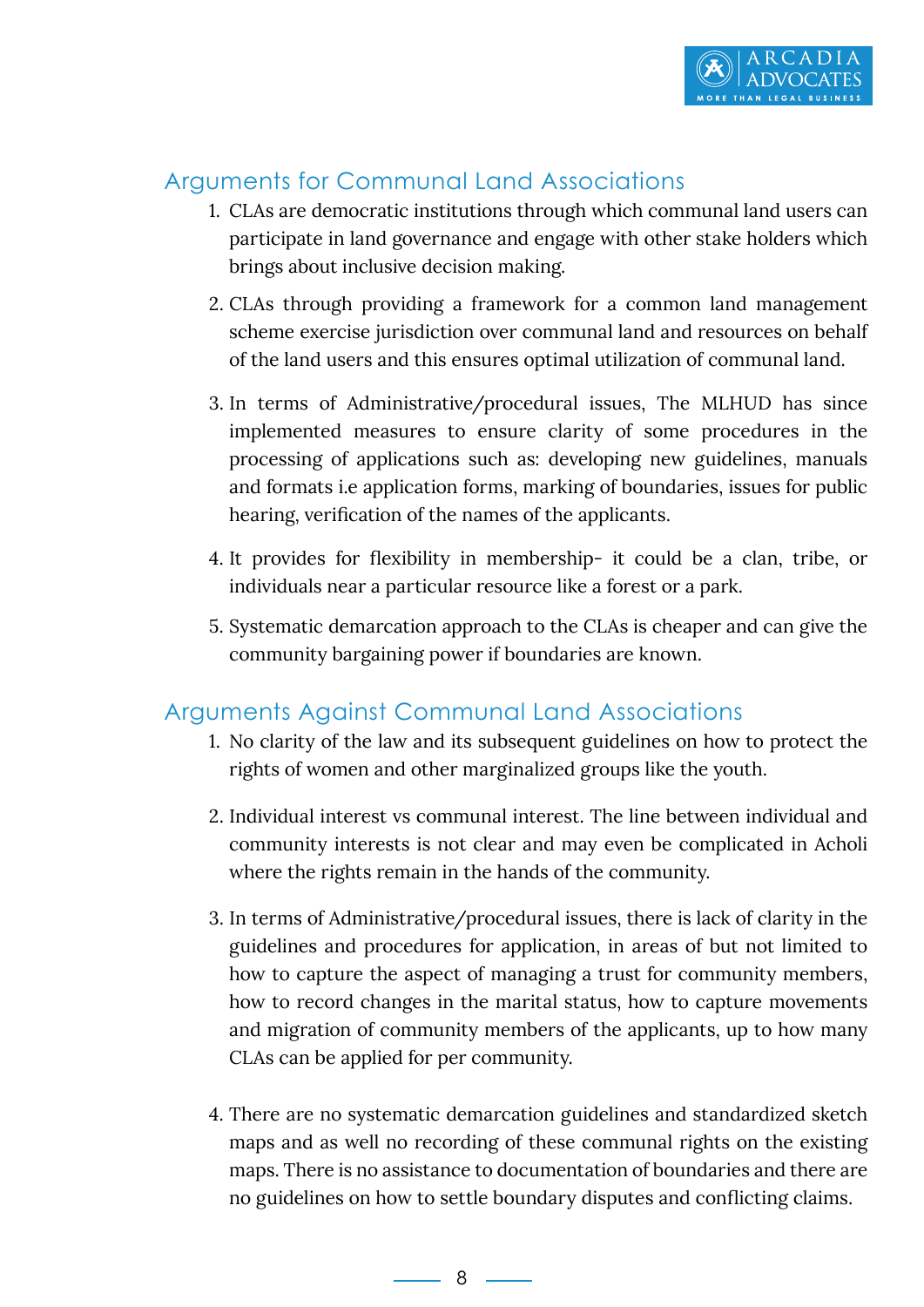<span id="page-11-0"></span>**We opine that just like CCOs, CLAs remain a weak mechanism for the protection of the land rights of Acholi customary land owners because they only deal with a segment of Acholi customary land law i.e. areas communally owned as opposed to the many facets of the Acholi Customary land law.** 

# **Option C. Land Trust**

**Lewin on Trusts** (17th Edition 2000 at 3) in **Graham Moffat Trusts Law; Text and Materials** (2005) (Cambridge) at 3 defines a trust and states that it:

*"Refers to the duty or aggregate accumulation of obligations that rest upon a person described as a trustee. The responsibilities are in relation to property held by him, or under his control. That property he will be compelled by a court in its equitable jurisdiction to administer in the manner lawfully prescribed by the trust instrument, or where there be no specific provision written or oral, or to the extent that such provision is invalid or lacking, in accordance with equitable principles. As a consequence the administration will be in such a manner that the consequential benefits and advantage accrue, not to the trustee, but to the persons called cestuis que trust or beneficiaries, if there be any; if not, for some purpose which the law will recognise and enforce. A trustee may be a beneficiary, in which case advantages will accrue in his favour to the extent of his beneficial interest."*

#### **Therefore a trust will arise:**

- (a) As a result of a conscious act/declaration of the settler/founder, creator, donor;
- (b) However, where there is no conscious act/declaration, then a trust can be imputed as a result of particular statutory provisions or as a result of decisions of court.
- (c) This can be as many settlers, trustees or even beneficiaries save as express provisions of the law may otherwise limit. However, generally the practice of having a single person acting as a settler, trustee and beneficiary will be discouraged.
- (d) Trust property can be anything ranging from tangible property to intangible property such as intellectual property.

 $-9$   $-$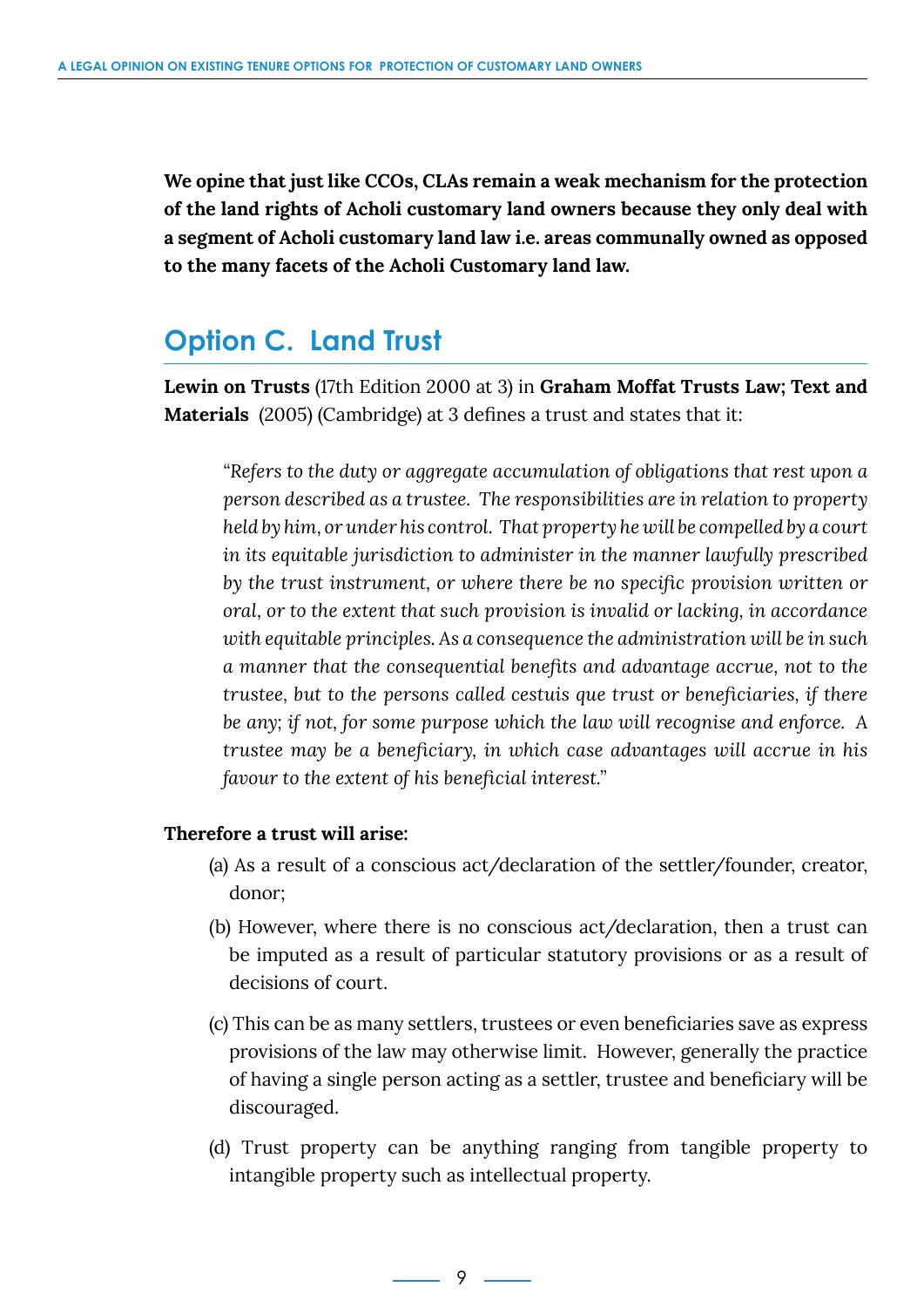

- (e) Generally, the trustee will hold the legal title to the property.
- (f)The consequential benefits to the beneficiaries may be property in kind or income. The entitlement may be at some future date, it may be hinged on the discretion of the trustee or it may even be based on a contingency. The trustee may have power to hold onto particular income during a specified period of time.

The trust option is a trust for management of customary land. "Land trust" means any express agreement or arrangement whereof a use, confidence or trust is declared of any land, or of any charge upon land, for the use or benefit of any beneficiary, under which the title to real property, both legal and equitable, is held by a trustee, subject only to the execution of the trust, which may be enforced by the beneficiaries who have the exclusive right to manage and control the real estate, to have possession thereof, to receive the net proceeds from the rental, sale, hypothecation or other disposition thereof, and under which the interest of the beneficiary is personal property only.12 **Section 1 of the Trustee Incorporation Act (T.I.A)** provides *for creation of a trust over land. It provides that Trustees or a trustee may be appointed by anybody or association of persons established and such trustees or trustee may apply to the Minister for a certificate of registration of the trustees or trustee of such body or association of persons as a corporate body.* If the Minister, having regard to the extent, nature and objects and other circumstances of such body or association of persons, considers that incorporation expedient, he or she may grant such certificate accordingly, the trustees or trustee shall thereupon become a body corporate. 13

The trustees or trustee shall thereupon become a body corporate by the name described in the certificate, and shall have perpetual succession and a common seal, and power to sue and be sued in the corporate name, and subject to the conditions and directions contained in the certificate to hold and acquire, and, by instruments under the common seal, to convey, assign and demise any land or any interest in land now or hereafter belonging to, or held for the benefit of, such body or association of persons, in such and the like manner, and subject to such restrictions and provisions, as such trustees or trustee might, without such incorporation, hold or acquire, convey or assign, or demise the same for the purposes of such body or association of persons.<sup>14</sup>

*<sup>12</sup> The Use of Land Trusts and Business Trusts in Real Estate Transactions By John C. Murray 2010*

*<sup>13</sup> Section 1(2) TIA Cap 165*

*<sup>14</sup> Section 1(3) TIA Cap 165*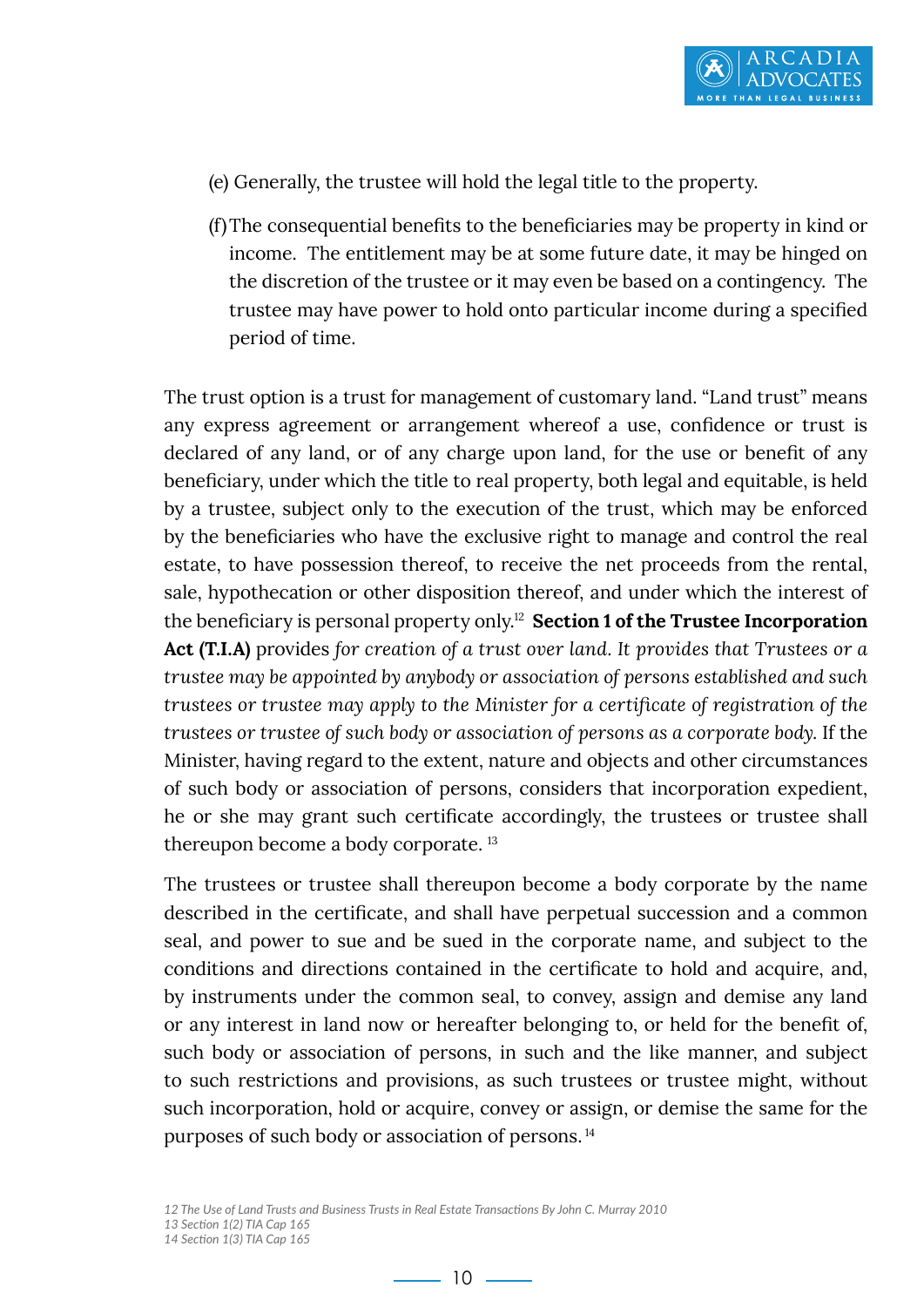### Arguments For The Trusts

- 1) The advantage of a trust is that it is a very flexible tool which can be used to invite the customary land system into the formal legal system without destroying its tenets. A trust enables the infusion of the Acholi Customary Tenure into the legal system easily as it enables the use of Principles designed by the communities in a way best understood by them. This will align the law to the definition of customary tenure under Section 3(1)(a) of the Land Act which provides that customary tenure is a form of tenure applicable to a specific area of land and a specific description or class of persons. Additionally registration makes them a body corporate and as a body corporate they are able to protect their land.
- 2) Under a land trust, the land is registered in the names of the Trust and certificate of incorporation helps the trust to be able to protect its land which is not the case at the moment. Additionally registration makes them a body corporate and as a body corporate they are able to protect their land.
- 3) Under a land trust, the trust affords a framework of accountability. The Trustees act in the interest of the beneficiaries and the beneficiaries can hold them accountable.

#### Arguments Against Land Trusts

#### **The following are the disadvantages of having a trust:**

- 1) Additional Administration If you establish a trust, you need to allow for the time and cost involved with meeting the trust's annual accounting and administrative requirements.
- 2) Cost of Formation of the Trust/Transfer of Assets There are costs involved with establishing a trust. This will depend on the complexity of the trust and the nature of the assets to be transferred.
- 3) Future Law Changes Possible changes to legislation of trust law may remove or affect some of the original objectives for the trust formation.

 $\longrightarrow$  11  $\longrightarrow$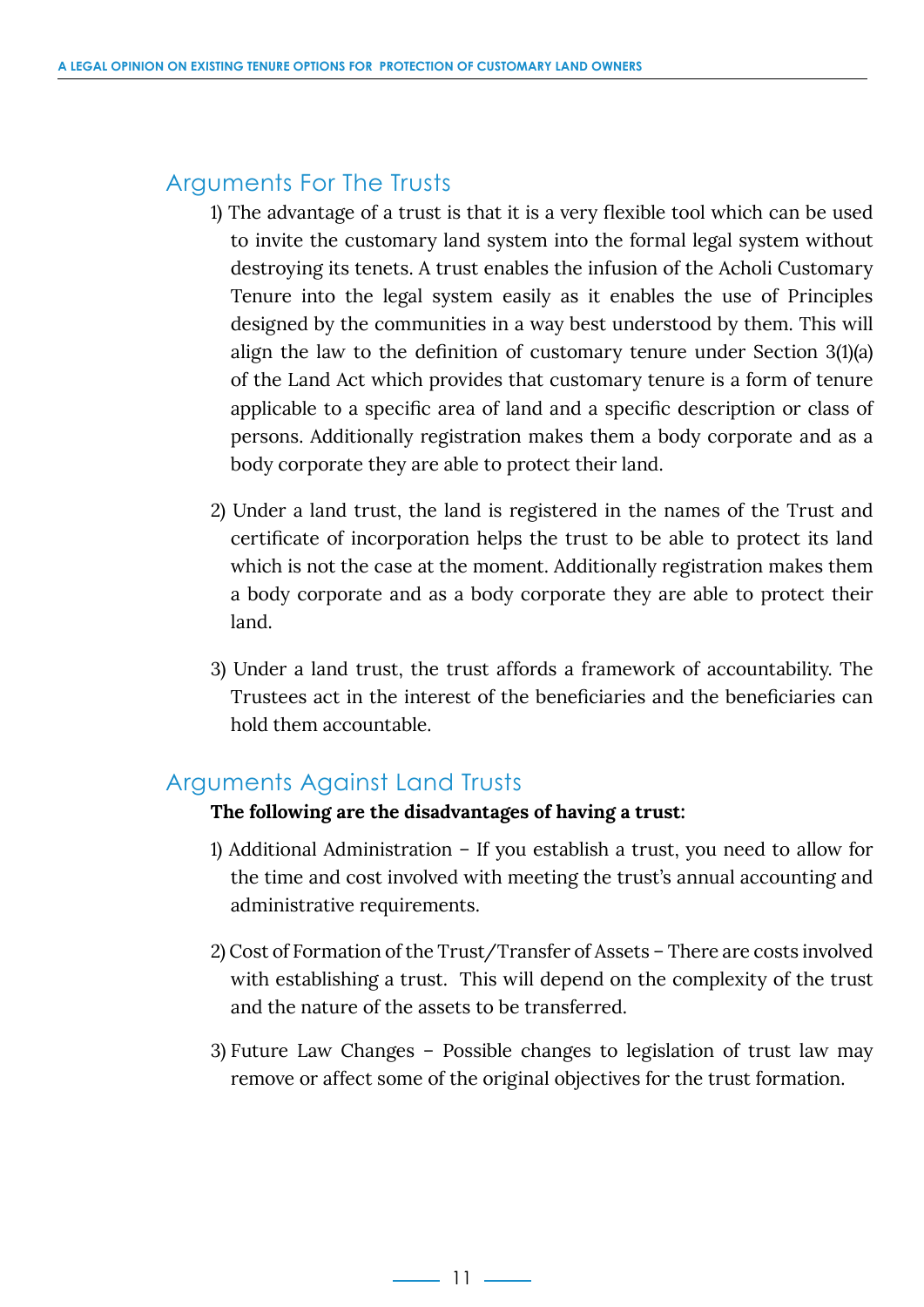

# <span id="page-14-0"></span>**2. What is the best option to register rights of customary land owners?**

We recommend land trusts as the best system for protecting rights of customary land owners to cure the flaws of the current law as identified.

In making a recommendation of Trusts, we are persuaded by the pilot project undertaken by the Center For Public Interest Law, to transform traditional communal institutions into corporate entities in order to enhance the protection and promotion of rights to ownership and usage of land by marginalized grassroots war affected communities in Acholi land.

CEPIL successful transformed the Bwobo Clan in Amuru district into a corporate entity and the clan was awarded a Certificate of Incorporation for the Bwobo Land Development Trust. CEPIL undertook a long, guided, gradual and often sensitive process including consultation meetings between CEPIL and Bwobo Cultural Cabinet, Bwobo Cabinet consensus building meetings for corporatization, wider sensitization of clan members by Bwobo Cabinet, CEPIL/Bwobo advocacy meetings with the Ministry of Lands and registration of trust deed finally culminated into the Bwobo Land Development Trust.

From the CEPIL work with Bwobo the following are the key lessons and best practices that will help out in rolling out this model.

- 1) The need for comprehensive consultation and sensitization on project tenet at every level; grassroots, clan, district and regional level. This is aimed at avoiding negative suspicion and unnecessary politicking on an issue as sensitive as land in Northern Uganda.
- 2) Corporatization of a clan is a rather long and sometimes hectic process which requires consistent and adequate consultations across key stakeholders of the project for sustained momentum. Due to the vast project area and scattered settlements all over Acholi land, the preferred and most effective means of sensitization of the masses is radio talk shows on the local FM Stations. It is a guaranteed fact that these local stations have coverage to most parts of the sub-region and may be a very good medium of educating the masses on the benefits of corporatizing a community institution. <sup>15</sup>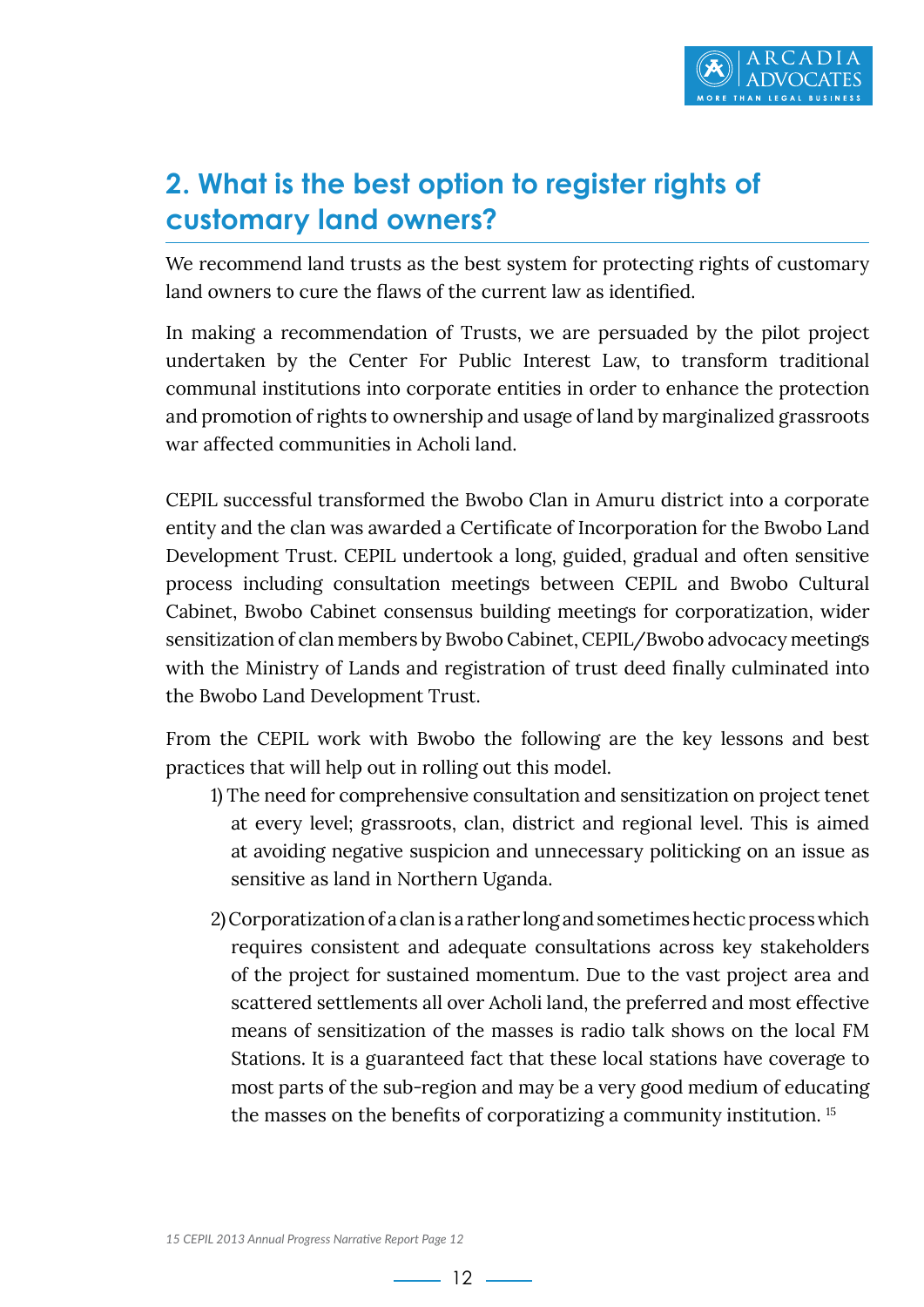- 3) CEPIL faced a few challenges in the Process of Incorporation for examples;
- a) the resistance from the political leaders who are opposing the organization of these trusts because they do not want many power centers.
- b) Because of the vastness of the geographical area of the clan coupled with limited resources, not enough consultations have been done among all the Bwobo people regarding the trust issue.
- c) The land to be managed by the trust will be difficult to alienate because of the lack of finances to prepare the lands and to survey the same so that the freehold title is issued in the names of Bwobo Land Development Trust.
- d) There is need for more sensitization of the people on the importance of owning land under trusts. Many people are disillusioned after the war and are easily misled.
- e) Resistance by land grabbers who had taken advantage of the absence of organized clans to grab land have a fear that the land will be taken away from them.<sup>16</sup>

Despite the challenges that may come with setting up of a trust, the various benefits far outweigh the disadvantages when compared to CCOs and CLAs.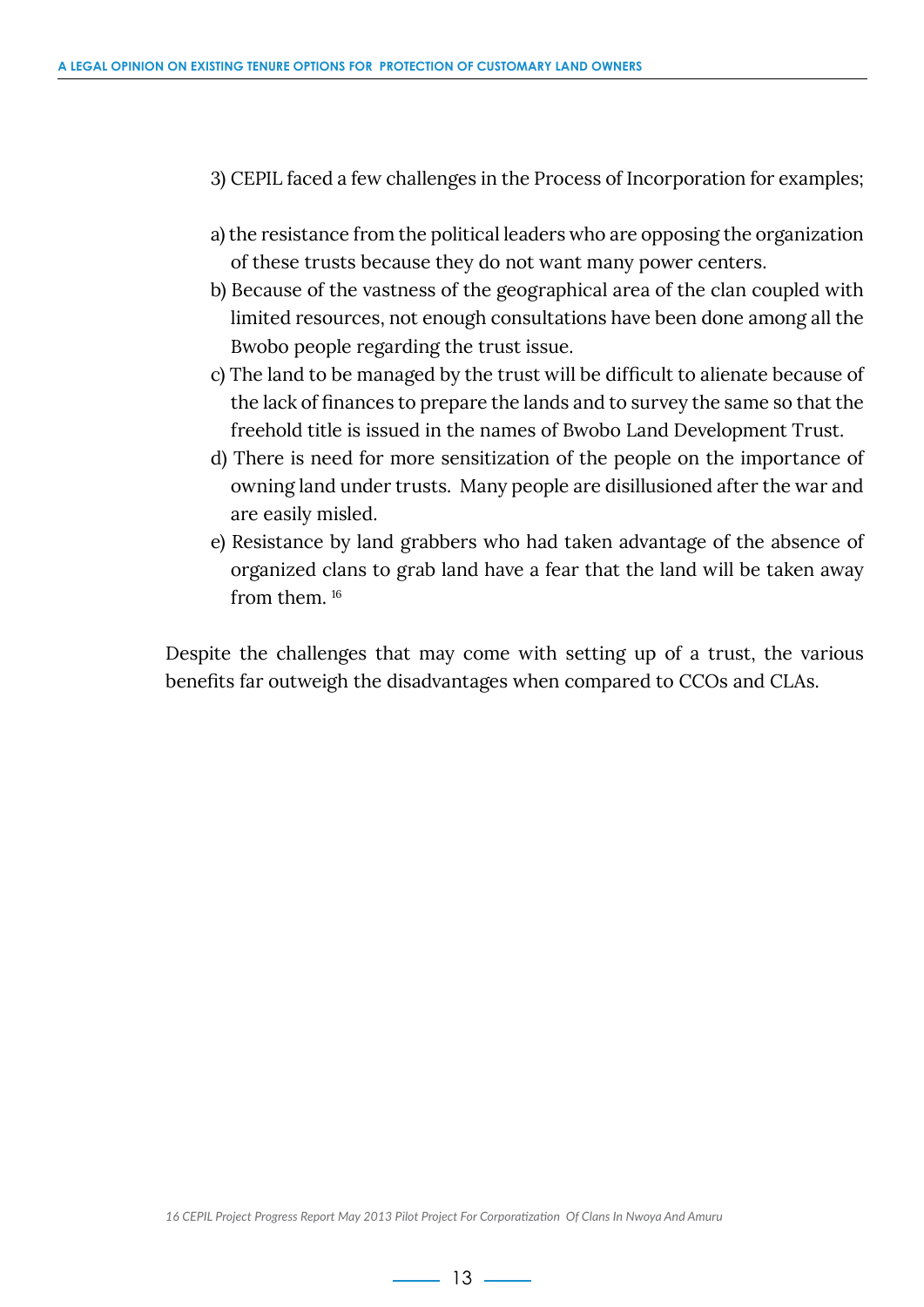

# <span id="page-16-0"></span>**CONCLUSION**

In light of the above discussion, we highly recommend land trusts as the most viable legal option for protection of customary land rights under the current legal regime. This recommendation is further buttressed by the findings of the research team that indicate that the organization of land in Acholi is still heavily tilted towards clan leadership. Clan leaders from the past to today understand that they are trustees for the land and that the land is held in trust for both the previous, current and future generations.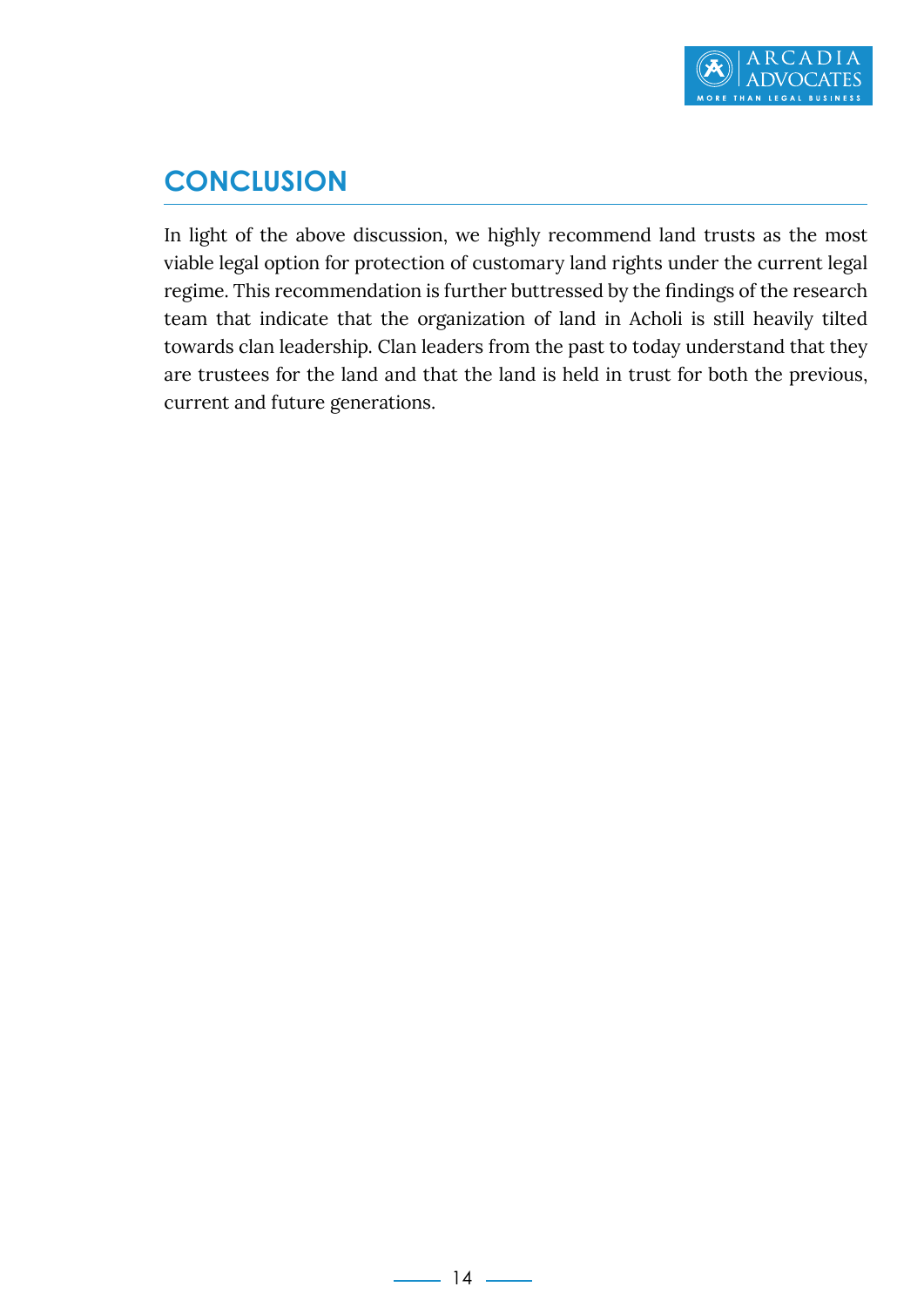## <span id="page-17-0"></span>**REFERENCES**

- 1. The 1995 Constitution of Uganda
- 2. The Land Act, Cap 227
- 3. Registration of titles Act, Cap 230
- 4. The Uganda National Land Policy, February, 2013
- 5. The Trustee Incorporation Act Cap 165
- 6. The Land Regulations, 2004
- 7. Olanya, D.R (2011), Colonial Legacy, Access, Political Economy of Land, and Legal Pluralism in Uganda 1900 – 2010.' Paper presented at ECAS 4 Conference June 2011, Uppsala, Sweden.
- 8. Bashaasha, B. (2011). A review of Land Tenure and Land Use planning in the Kagera (Transboundary Agro – ecosystem Management Project) districts in Uganda, Study commissioned by FAO (Food and Agriculture Organisation of the United Nations). September 2011.
- 9. Deininger, K. & R. Castagnini (2006), Incidence and impact of land conflict in Uganda.' Journal of Economic Behaviour and Organisation 60 (3); 321-345
- 10. Rugadya, M.A 2009. Escalating Land Conflicts in Uganda. A review of Evidence from Recent Studies and Surveys. The International Republican Institute, The Uganda Round Table Foundation
- 11. The Use of Land Trusts and Business Trusts in Real Estate Transactions By John C. Murray 2010
- 12. Illinois Department of Financial & Professional Regulation, Bryan A. Schneider, Secretary
- 13. Centre for Public Interest Law 2013 Annual Progress Narrative Report January – Decmber 2013 – Enhancing Land Ownership Rights Under Customary tenure in Northern Uganda
- 14. Centre for Public Interest Law Project -Progress Report May 2013 Pilot Project For Corporatization Of Clans In Nwoya And Amuru